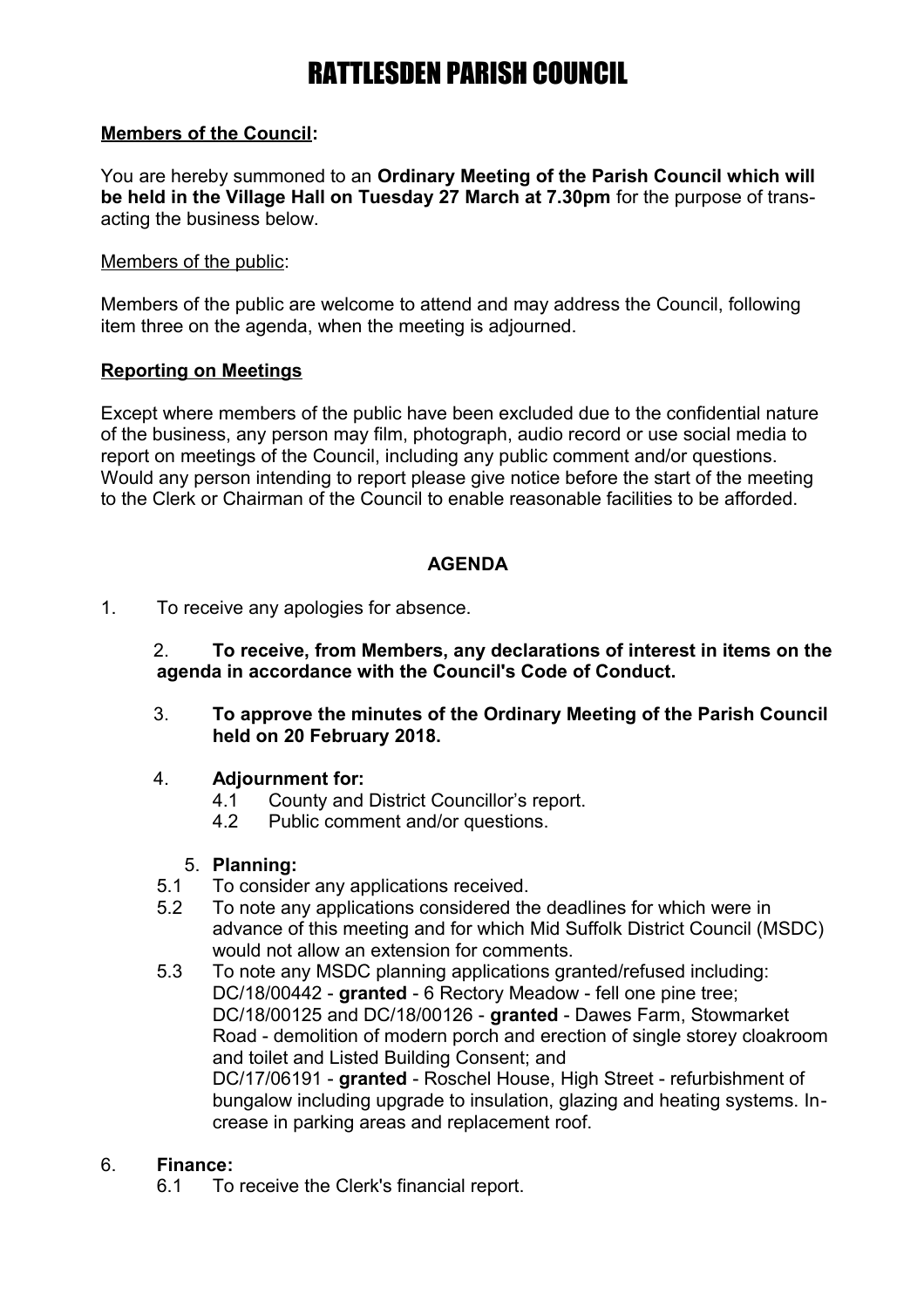- 6.2 To authorise payments as presented and to note income received.
- 6.3 To approve the adoption of the new National Minimum Wage of £7.83 per hour, effective from 1 April 2018 (for workers aged 25 and over), as applied to the Council post of litter-picker.

### 7. **Council Governance:**

- 7.1 To consider any new legislation, codes or regulatory issues and to take action as appropriate.
- 7.2 To determine if any Council decisions or actions impact upon its risk register, policies and internal controls.

#### 8. **Correspondence:**

To consider the list of correspondence received and to take action as appropriate.

#### 9. **Parish Clerk's Report.**

### 10.**Matters to be brought to the attention of the Council either for information or for inclusion on the agenda of a future Ordinary Meeting.**

#### 11.**Next Meeting:**

To note that the next Ordinary Meeting of the Parish Council is scheduled for Tuesday 24 April in the Village Hall beginning at 7.30pm.

#### 12.**Motion to Exclude the Press and Public:**

To exclude the press and public from the meeting for agenda item 14 on the grounds that, while the decision was of public interest and would need to be recorded formally, the discussion leading to such decision would be likely to involve personal data which it was not in the public interest to disclose and which needed to be properly safeguarded on behalf of the individual concerned.

### 13.**Parish Clerk:**

To conduct the annual review of the current salary of the post-holder, as required by the contract of employment, and to take action as appropriate.

Mece

Parish Clerk: Doug Reed, Proper Officer of the Council Address: Second Thoughts, Church Road, Elmswell IP30 9DY Tel: 07843850019 E-mail: [rattlesdenpc@live.co.uk](mailto:rattlesdenpc@live.co.uk)

Published: 19 March 2018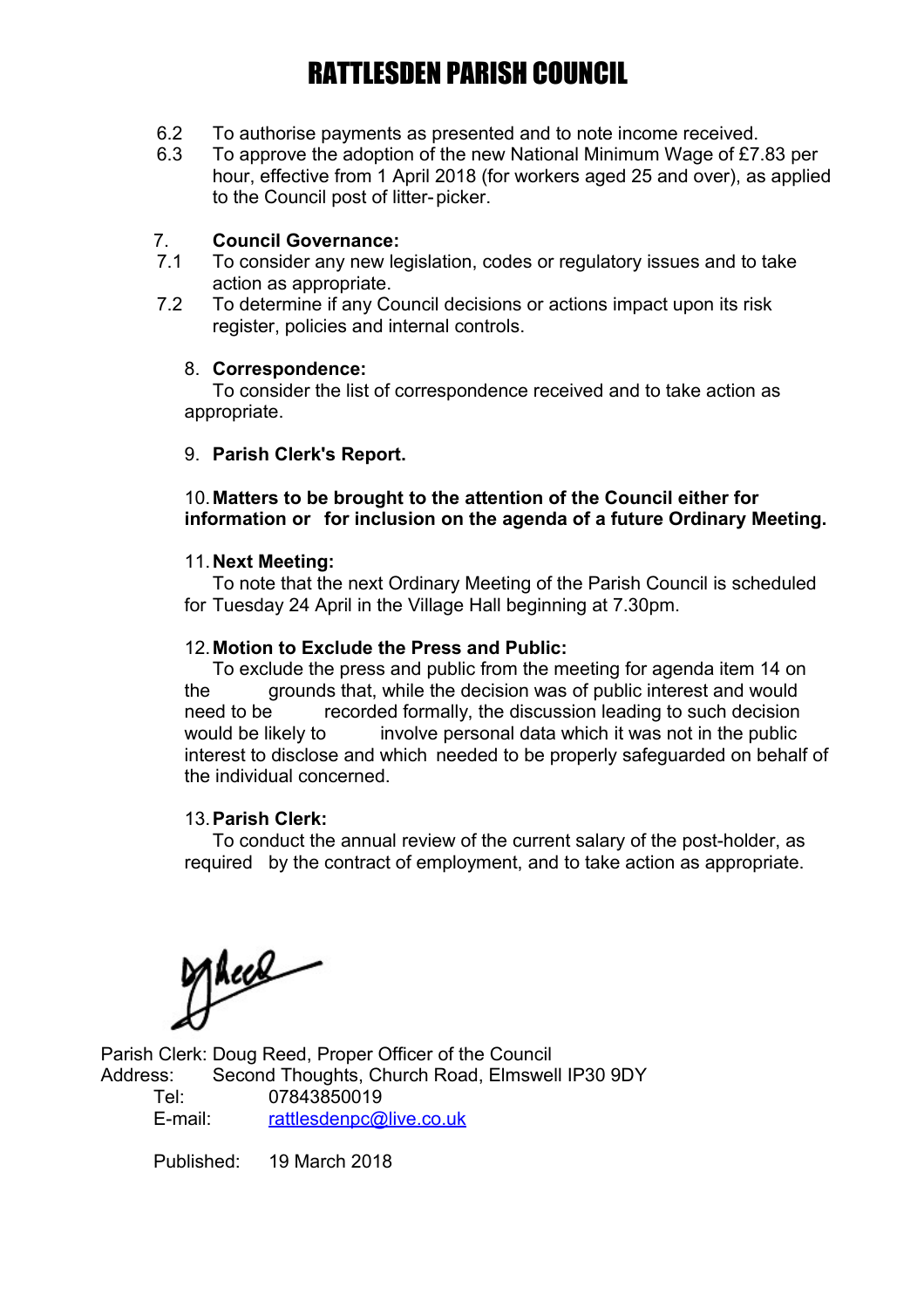## **Report to the Ordinary Meeting of 27 March 2018**

### **Agenda Item 8: Correspondence Received**

For more information on any item listed below (not otherwise circulated) or you require a copy of any correspondence then please do not hesitate to contact the Clerk.

| <b>Item</b>   | <b>From</b>                                                             | <b>Subject</b>                                                                                                           | <b>Action</b>                            |
|---------------|-------------------------------------------------------------------------|--------------------------------------------------------------------------------------------------------------------------|------------------------------------------|
|               | <b>Suffolk Association</b><br>of Local Councils                         | Further information about the General<br>Data Protection Regulation.                                                     | Noted and filed for<br>future reference. |
| $\mathcal{P}$ | <b>Local Council</b><br><b>Public Advisory</b><br>Service               | Review of ethical standards in local<br>government.                                                                      | Forwarded to all<br>councillors.         |
| 3             | <b>Cllr Otton</b>                                                       | School transport.                                                                                                        | Forwarded to all<br>councillors.         |
| 4             | <b>Local Government</b><br><b>Boundary</b><br>Commission for<br>England | New recommendations and<br>consultation period in relation to Mid<br><b>Suffolk District Council ward</b><br>boundaries. | Forwarded to all<br>councillors.         |

**NB: Circulars are not normally listed unless they have any possible relevance to the Council; likewise, correspondence which has been received which relates to specific agenda items and has been circulated for those items, e.g. planning applications and decisions, and quotations for work.**